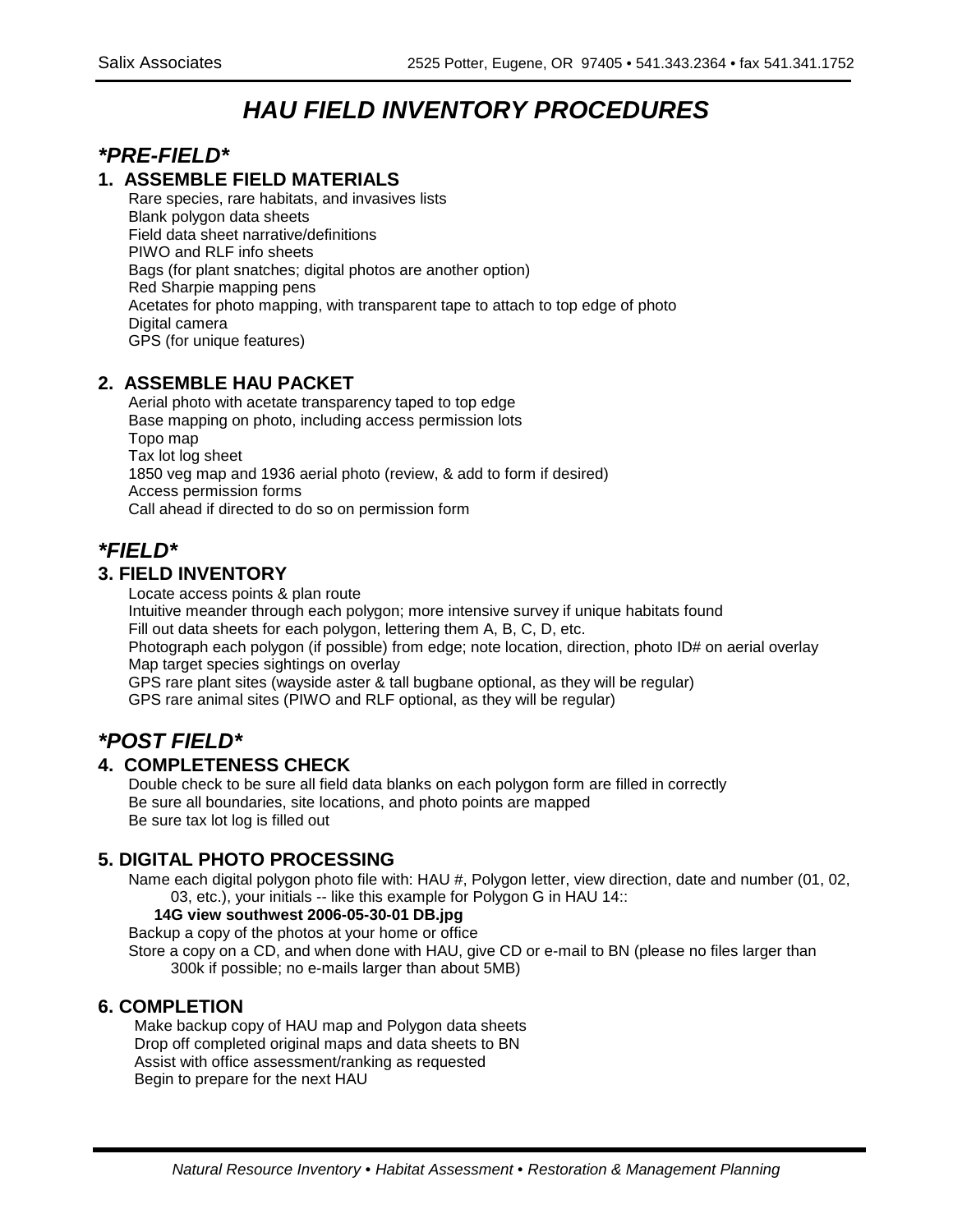## **INSTRUCTIONS for FIELD DATA INVENTORY SHEET**

## • **Page 1 of FIELD FORM**

#### **HABITAT ASSESSMENT UNIT (HAU) NUMBERS**

These are pre-numbered in the office. Copy onto each Veg Polygon (VMU) form.

#### **POLYGON NUMBERS**

Letter these in the field for areas of fairly homogeneous vegetation. Fill out a Polygon Habitat Assessment Form for each one. (If you exceed 26 polygons in an HAU, start over with AA, AB, etc.)

#### **SHADING**

Shaded areas generally are filled out in the office, or are headings.

#### **OFFICE**

Includes GIS acreage, polygon centroid, average slope/aspect. Historic vegetation cover, 1936 veg cover and ARA land cover class will all be added in the office if not done in field. (Note the ARA classes and definitions following.)

#### **INVENTORY METHOD**

Note whether the site was inventoried on-site, off site adjacent, or off site with no view. Many polygons likely will be a combination. A summary table of tax lots with access permission and actual on-site visitation (or no visitation) will be attached separately. If there is a combination, check all appropriate boxes. For "off-site no view," a nearby, similar reference polygon will be listed in the office.

#### **LAYERS**

Tree: all vegetation >20' tall. Shrub: all woody vegetation 3' to 20' tall. Consider Armenian blackberries as woody, so if taller than 3', record in shrub layer, and if shorter than 3', record in herb layer. Herb: woody veg <3' tall, and all herbaceous (may be taller).

#### **COVER**

Actual cover is "bird's eye view" looking straight down on the polygon, with the polygon acreage being 100%. If there is 60% Doug fir cover, and 50% bigleaf maple cover with half of it under the Doug fir, the TREE LAYER ACTUAL COVER =  $85\%$  (60% + 25%).

For each category (evergreen, deciduous, native, exotic) record cover class as "bird's eye view" (actual cover) as if there is no taller vegetation obscuring the view.

#### **OBSERVED SPECIES**

Dominants are 20% cover or greater, and subdominants are 5-19% cover. Rare and Invasive are from species lists in the field packet. List only those seen.

For dominant and subdominant trees, estimate the average dbh (diameter breast height, 4.5' above ground level) for trees in the stand. For scattered large trees, note them in the large block below.

#### **DISTURBANCE**

Note how much of the soil and/or herb layer vegetation is/was disturbed, the nature of the disturbance and if it was recent or historic.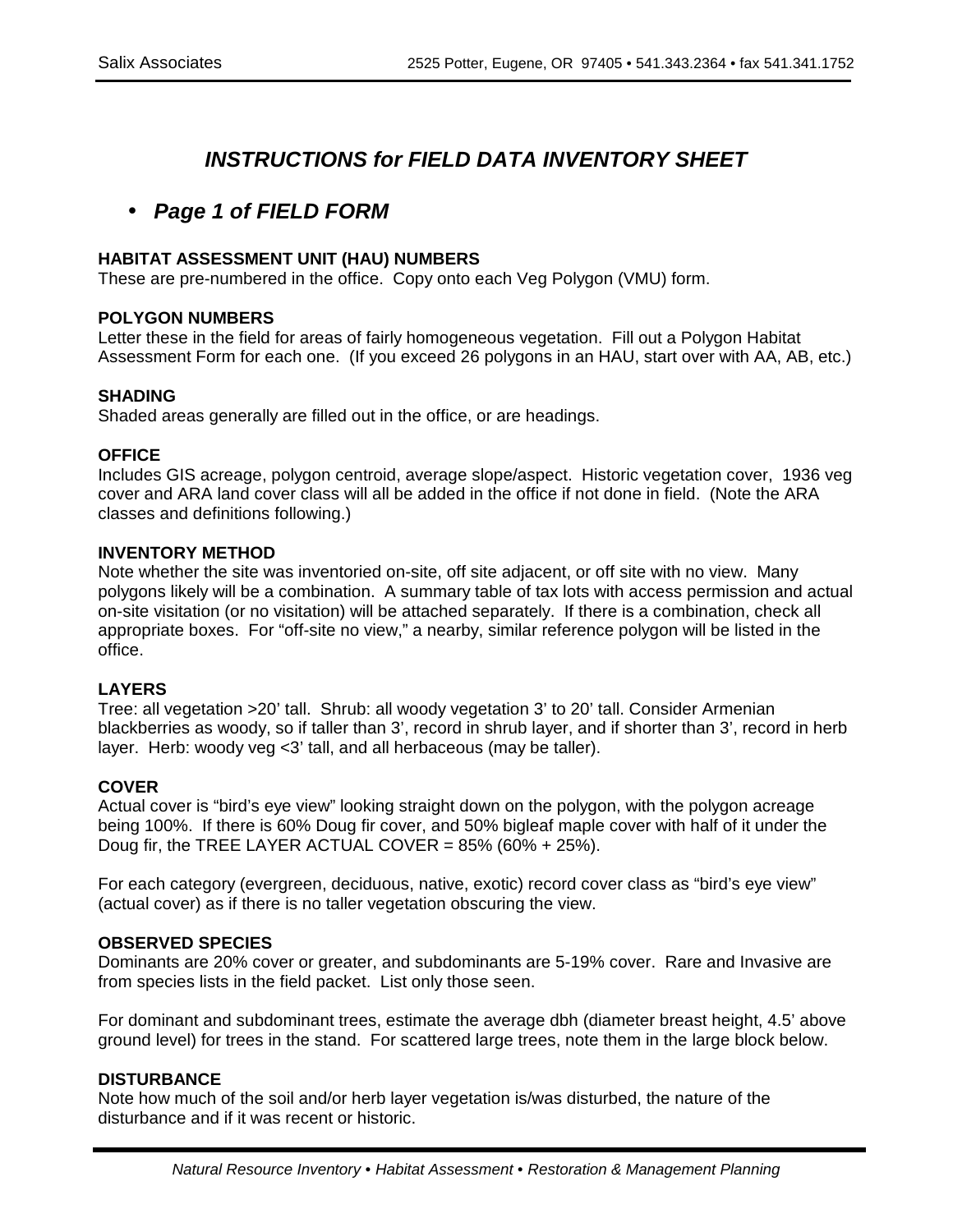## **NOTES**

Describe rare species or habitats or invasive species observed (population sizes, distributions, etc.), habitat quality, large trees (if any). The minimum polygon mapping size generally is 2 acres for any cover type, except wherever possible, rare habitats and developed areas (where little to no native habitat values remain) will be mapped down to a size of 1 acre.

## **COVER TYPES**

The EPA/Adamus Resource Assessment (ARA) used for satellite interpretation served as a basis, but required modification for field use – so there is not a 1 to 1 correspondence. Details of natural vegetation and development cover type categories as adapted for our on-the-ground application follows. (All covers are actual, not relative.) An "R" suffix added after a number indicates a "riparian/wetland" element.

| <b>Cover Type</b>                      | Code | <b>Description</b>                                                                                                                                    |  |  |  |
|----------------------------------------|------|-------------------------------------------------------------------------------------------------------------------------------------------------------|--|--|--|
|                                        | 1-6  | Conifer forest                                                                                                                                        |  |  |  |
| <b>FOREST</b><br>(>70% tree cover)     | 7    | Mixed conifer/hardwood forest (each > 30% cover of tree<br>layer)                                                                                     |  |  |  |
|                                        | 8    | Hardwood forest                                                                                                                                       |  |  |  |
|                                        | 9    | Conifer woodland (conifer cover >60% of tree layer)                                                                                                   |  |  |  |
| <b>WOODLAND</b><br>(31-70% tree cover) | 10   | Mixed conifer/hardwood woodland $-$ (each not $>$ 30%<br>cover)                                                                                       |  |  |  |
|                                        | 11   | Hardwood woodland (hardwood cover >60%)                                                                                                               |  |  |  |
| <b>SAVANNA</b>                         | 12   | Other savanna (not oak)                                                                                                                               |  |  |  |
| (5-30% tree cover)                     | 13   | Oak savanna - trees scattered (white and/or black)                                                                                                    |  |  |  |
| <b>SHRUBLAND</b>                       | 14   | Shrub – upland (tree cover to 70%)                                                                                                                    |  |  |  |
| (shrub cover >30-100%)                 | 15   | Shrub - wetland                                                                                                                                       |  |  |  |
| <b>AGRICULTURE</b>                     | 17   | Orchard                                                                                                                                               |  |  |  |
|                                        | 20   | Grass short - lawn, heavily grazed pasture                                                                                                            |  |  |  |
| <b>PRAIRIE/GRASSLAND/ROCK</b>          | 21   | Grass natural - native and introduced, but not cultivated,<br>mowed or grazed                                                                         |  |  |  |
| (shrub cover < 30%, tree cover < 5%)   | 22   | Grass tall - cultivated grass and grass-like vegetation<br>including ryegrass, orchard grass, fescue, wheat,<br>hayfields, and lightly grazed pasture |  |  |  |
|                                        | 24   | Rock - large outcrops, balds; open rocky areas                                                                                                        |  |  |  |
| <b>WETLANDS</b>                        | 26   | Seasonal wetlands                                                                                                                                     |  |  |  |
|                                        | 27   | Permanent wetlands                                                                                                                                    |  |  |  |
| <b>RESIDENTIAL HABITAT</b>             | 33   | Low density residential ( $\leq 4$ dwelling units/acre) w/habitat                                                                                     |  |  |  |

## • **Page 2 of FIELD FORM**

## **TARGET or UNUSUAL SPECIES**

Observed species from the rare list can be listed here, along with any other sighting considered to be unusual by the surveyor.

## **PIWO and NRLF DETECTION and HABITAT FEATURES**

Pileated Woodpeckers (PIWO) and Northern Red-legged Frogs (NRLF or RLF) are previously identified as the two target wildlife species for this inventory. They are highlighted here to be sure that their sign and habitat requirements are noted during the inventory if they are encountered. Because the woodpecker and woodpecker sign are visible (and audible), PIWO entries on the form are oriented more toward detection, whereas NRLF entries are oriented toward habitat suitability.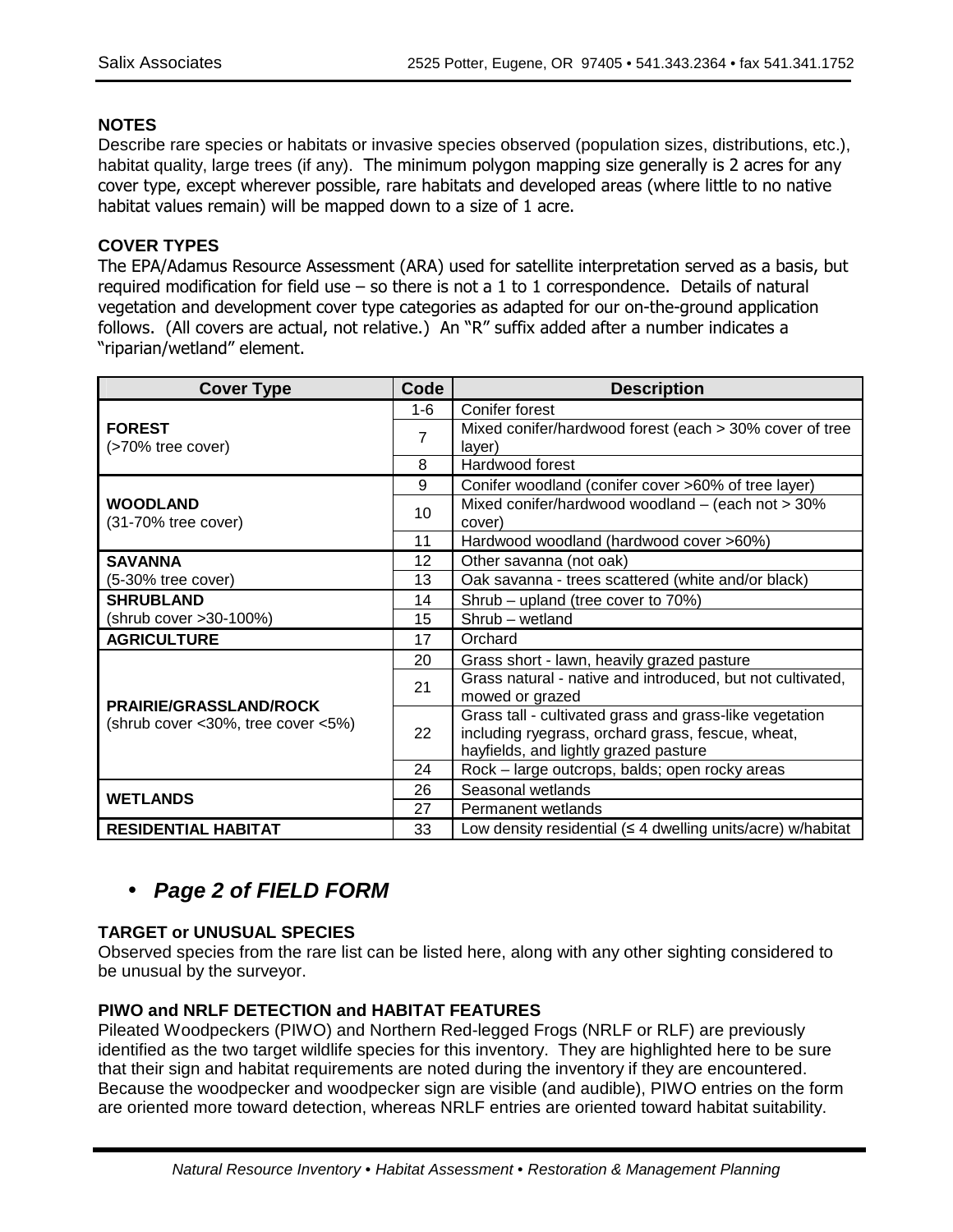PIWO: If one is seen or heard tapping, check Y. If characteristic foraging excavations are seen, check Y and describe. Same for nesting excavations. Clearly note if an active nest is detected.

NRLF: Although one can check Y if there is a visual detection, that is not likely. These two NRLF columns mostly allow evaluation of suitable habitat. If a wetland is present, estimate cover class for open water and low, emergent vegetation. Medium ranges are best for NRLF. Check Y if the site gets good sun in the winter. Small wetlands on forested north slopes likely will get little winter sun. Check Y if you see either aquatic invertebrates present (good) or Eastern bullfrogs (bad). Check Y if there is a cultivated crop or lawn adjacent to the wetland (bad). In the second column, check Y if the polygon is forested (regardless of if there are wetlands present). Check Y if there is dense vegetation in the herbaceous layer, and estimate cover of sword fern (Polystichum munitum). If there is a component of alder (Alnus rubra or A. rhombifolia) or bigleaf maple (Acer macrophyllum) or Oregon ash (Fraxinus latifolia) in the overstory, check Y. If the forest is adjacent to a wetland, check Y (good), and if it is separated by a road, also check Y (bad).

## **SPECIAL HABITATS and FEATURES**

Habitat diversity elements such as water, rock features, balds, small habitat, and mature forests, if present, can be described in detail here.

## **RESTORATION POTENTIAL**

If feasible methods can be used to restore valuable, historic habitat types, that can be noted here.

#### **OFFICE ADDITIONS**

Rare species previously recorded on the site, or rare habitats determined to be present from the rating form can be noted here, as can any other observations or recommendations made after the field survey.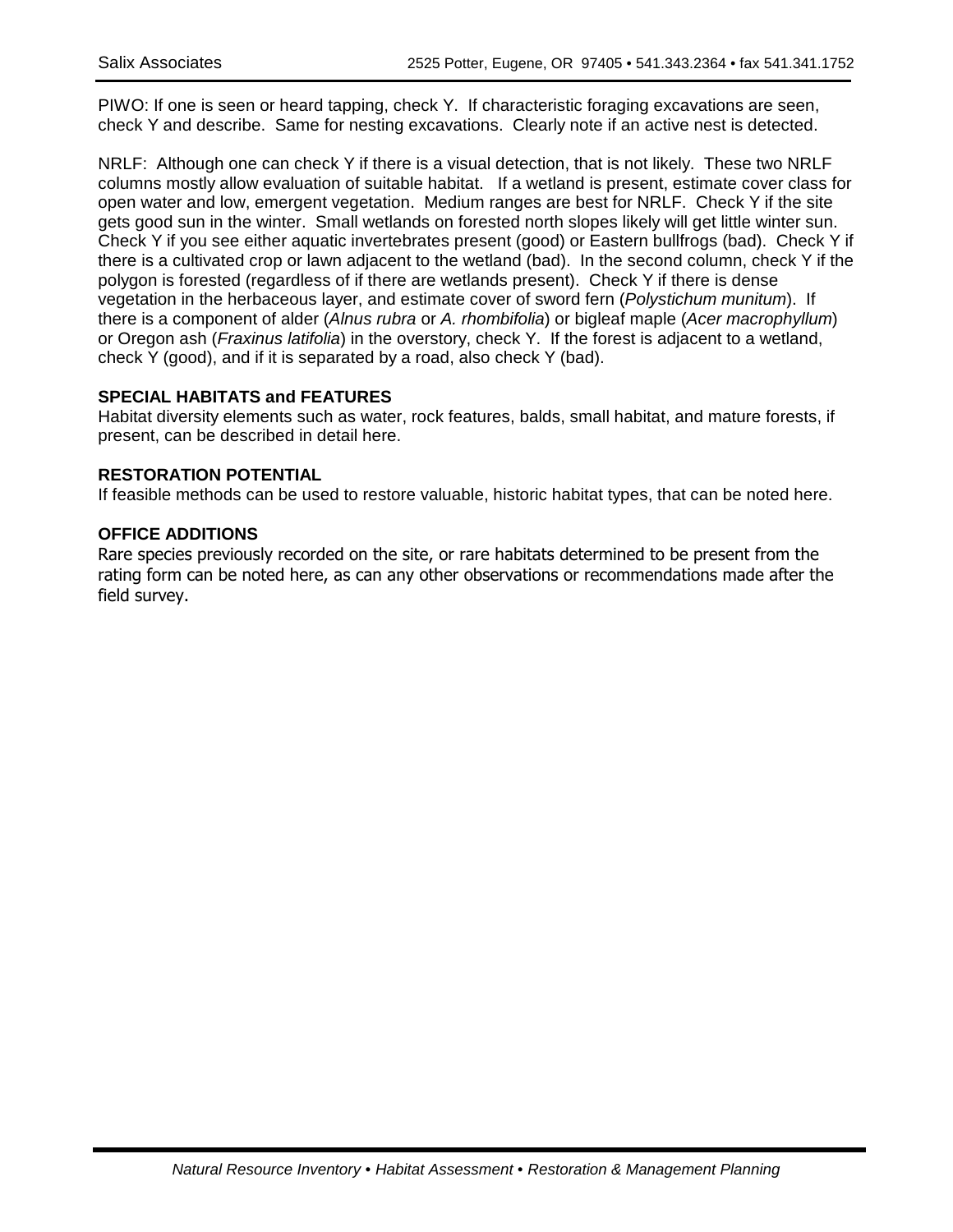## **Cover Type Descriptions**

| #              | <b>Cover Type: Map Designation</b> | <b>Description</b>                                                                                                                                                                                                                                                                                                                                                                                                                                                                                                                                                                                                                                                                                           |
|----------------|------------------------------------|--------------------------------------------------------------------------------------------------------------------------------------------------------------------------------------------------------------------------------------------------------------------------------------------------------------------------------------------------------------------------------------------------------------------------------------------------------------------------------------------------------------------------------------------------------------------------------------------------------------------------------------------------------------------------------------------------------------|
| 1              | Conifer forest 0-20 yrs            | Forests are defined as having more than 70% of the<br>mapped area covered by trees, as viewed from above.<br>Conifer forests have at least 60% to 80% of this tree<br>layer covered by trees with needles (rather than leaves,<br>such as Douglas fir, and up to 40% covered with<br>hardwood trees (which have leaves, such as maple or<br>oak). This category was judged to contain primarily<br>conifer trees from 0 to 20 years old.                                                                                                                                                                                                                                                                     |
| 2              | Conifer forest 21 - 40 yrs         | Forests are defined as having more than 70% of the<br>mapped area covered by trees, as viewed from above.<br>Conifer forests have at least 60% to 80% of this tree<br>layer covered by trees with needles (rather than leaves,<br>such as Douglas fir, and up to 40% covered with<br>hardwood trees (which have leaves, such as maple or<br>oak). This category was judged to contain primarily<br>conifer trees from 21 to 40 years old.                                                                                                                                                                                                                                                                    |
| 3              | Conifer forest 41 - 60 yrs         | Forests are defined as having more than 70% of the<br>mapped area covered by trees, as viewed from above.<br>Conifer forests have at least 60% to 80% of this tree<br>layer covered by trees with needles (rather than leaves,<br>such as Douglas fir, and up to 40% covered with<br>hardwood trees (which have leaves, such as maple or<br>oak). This category was judged to contain primarily<br>conifer trees from 41 to 60 years old.                                                                                                                                                                                                                                                                    |
| 4              | Conifer forest 61 - 80 yrs         | Forests are defined as having more than 70% of the<br>mapped area covered by trees, as viewed from above.<br>Conifer forests have at least 60% to 80% of this tree<br>layer covered by trees with needles (rather than leaves,<br>such as Douglas fir, and up to 40% covered with<br>hardwood trees (which have leaves, such as maple or<br>oak). This category was judged to contain primarily<br>conifer trees from 61 to 80 years old.                                                                                                                                                                                                                                                                    |
| 5              | Conifer forest 81 - 200 yrs        | Forests are defined as having more than 70% of the<br>mapped area covered by trees, as viewed from above.<br>Conifer forests have at least 60% to 80% of this tree<br>layer covered by trees with needles (rather than leaves,<br>such as Douglas fir, and up to 40% covered with<br>hardwood trees (which have leaves, such as maple or<br>oak). This category was judged to contain primarily<br>conifer trees from 81 to 200 years old. "Old growth"<br>conifer forests are generally defined by presence of<br>large trees, snags and logs, and presence of multiple<br>canopy layers, and are generally much older than 200<br>years. No "old growth" forests were identified in the<br>SRHS inventory. |
| $\overline{7}$ | Mixed forest                       | Forests are defined as having more than 70% of the<br>mapped area covered by trees, as viewed from above.<br>Mixed forests generally have less than 60% of this tree<br>layer covered by trees with needles (rather than leaves,<br>such as Douglas fir), and less than 60% covered with<br>hardwood trees (which have leaves, such as bigleaf<br>maple or Oregon white oak).                                                                                                                                                                                                                                                                                                                                |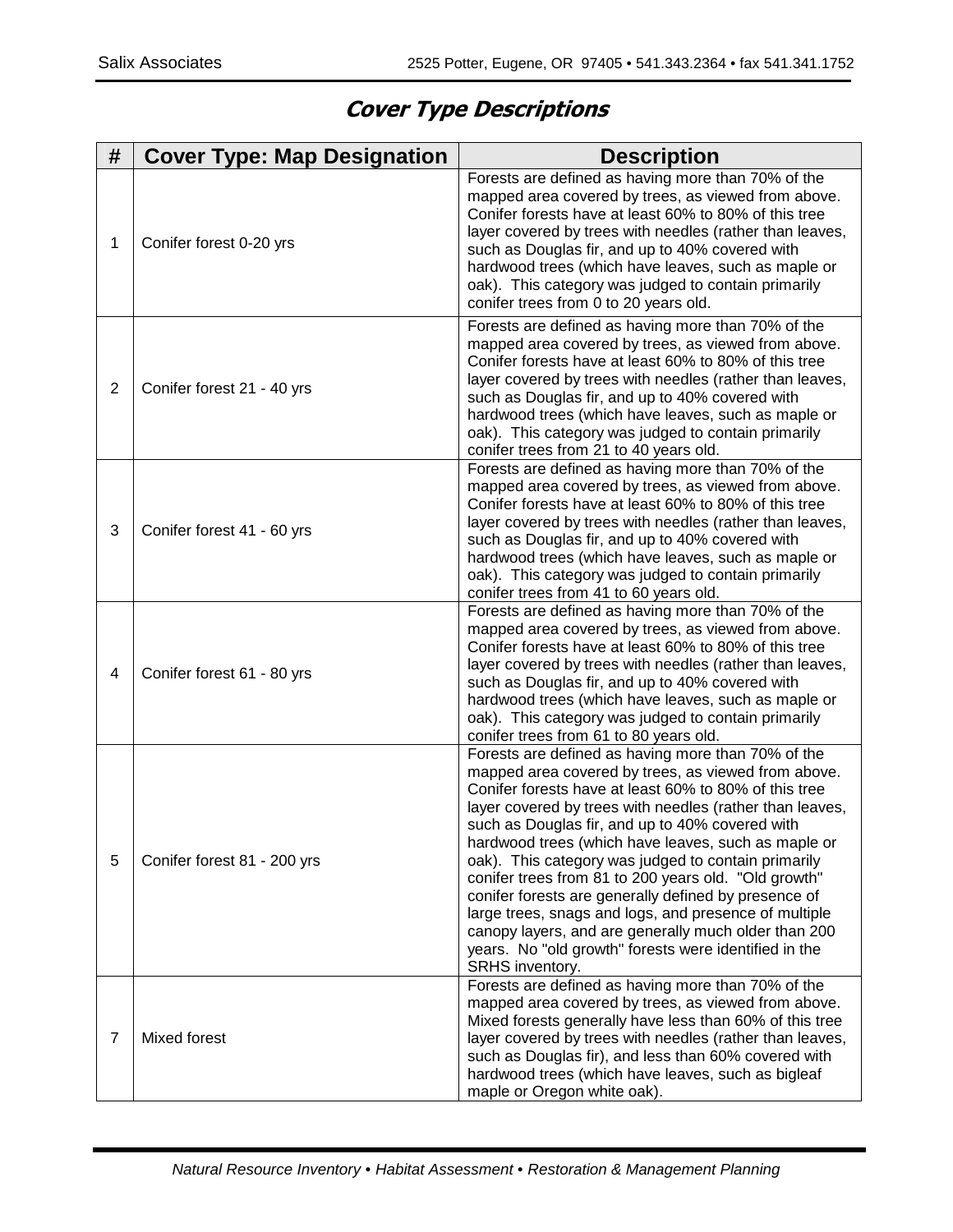| #                  | <b>Cover Type: Map Designation</b> | <b>Description</b>                                                                                                                                                                                                                                                                                                                                                                                                                                                                                                                     |
|--------------------|------------------------------------|----------------------------------------------------------------------------------------------------------------------------------------------------------------------------------------------------------------------------------------------------------------------------------------------------------------------------------------------------------------------------------------------------------------------------------------------------------------------------------------------------------------------------------------|
| 7<br>$\mathsf{R}$  | Mixed riparian/wetland forest      | Forests are defined as having more than 70% of the<br>mapped area covered by trees, as viewed from above.<br>Mixed forests generally have less than 60% of this tree<br>layer covered by trees with needles (rather than leaves,<br>such as Douglas fir), and less than 60% covered with<br>hardwood trees (which have leaves, such as bigleaf<br>maple or Oregon white oak). The R (riparian/wetland)<br>element indicates Oregon ash, black cottonwood and/or<br>red alder was present as one of the dominant tree<br>species.       |
| 8                  | Hardwood forest                    | Forests are defined as having more than 70% of the<br>area covered by trees, as viewed from above.<br>Hardwood forests have generally 60% or more of this<br>tree layer covered by trees with leaves (rather than<br>needles), such as bigleaf maple and Oregon white oak.<br>They have 40% or less covered by conifers (trees with<br>needles, such as Douglas fir and grand fir).                                                                                                                                                    |
| 8<br>R             | Hardwood riparian/wetland forest   | Forests are defined as having more than 70% of the<br>area covered by trees, as viewed from above.<br>Hardwood forests have generally 60% or more of this<br>tree layer covered by trees with leaves (rather than<br>needles), such as bigleaf maple and Oregon white oak.<br>They have 40% or less covered by conifers (trees with<br>needles, such as Douglas fir and grand fir).<br>The R (riparian/wetland) element indicates Oregon ash,<br>black cottonwood and/or red alder was present as one<br>of the dominant tree species. |
| 9                  | Conifer woodland                   | Woodlands are defined as having between 31% and<br>70% of the area covered by trees, as viewed from<br>above. Conifer woodlands have at least 60% of this<br>tree layer covered by trees with needles (rather than<br>leaves), such as Douglas fir or ponderosa pine.                                                                                                                                                                                                                                                                  |
| 9<br>R             | Conifer riparian/wetland woodland  | Woodlands are defined as having between 31% and<br>70% of the area covered by trees, as viewed from<br>above. Conifer woodlands have 60% or more of this<br>tree layer covered by trees with needles (rather than<br>leaves), such as Douglas fir. The R (riparian/wetland)<br>element indicates Oregon ash, black cottonwood and/or<br>red alder was present as one of the dominant tree<br>species.                                                                                                                                  |
| 10                 | Mixed woodland                     | Woodlands are defined as having between 31% and<br>70% of the area covered by trees, as viewed from<br>above. Mixed woodlands have less than 60% of this<br>tree layer covered by trees with leaves (rather than<br>needles) such as Oregon white oak, California black<br>oak or Pacific madrone, and less than 60% covered<br>with trees with needles (rather than leaves), such as<br>Douglas fir.                                                                                                                                  |
| 10<br>$\mathsf{R}$ | Mixed riparian/wetland woodland    | Woodlands are defined as having between 31% and<br>70% of the area covered by trees, as viewed from<br>above. Mixed woodlands have less than 60% of this<br>tree layer covered by trees with leaves (rather than<br>needles) such as Oregon white oak, California black<br>oak or Pacific madrone, and less than 60% covered<br>with trees with needles (rather than leaves), such as<br>Douglas fir. The R (riparian/wetland) element indicates                                                                                       |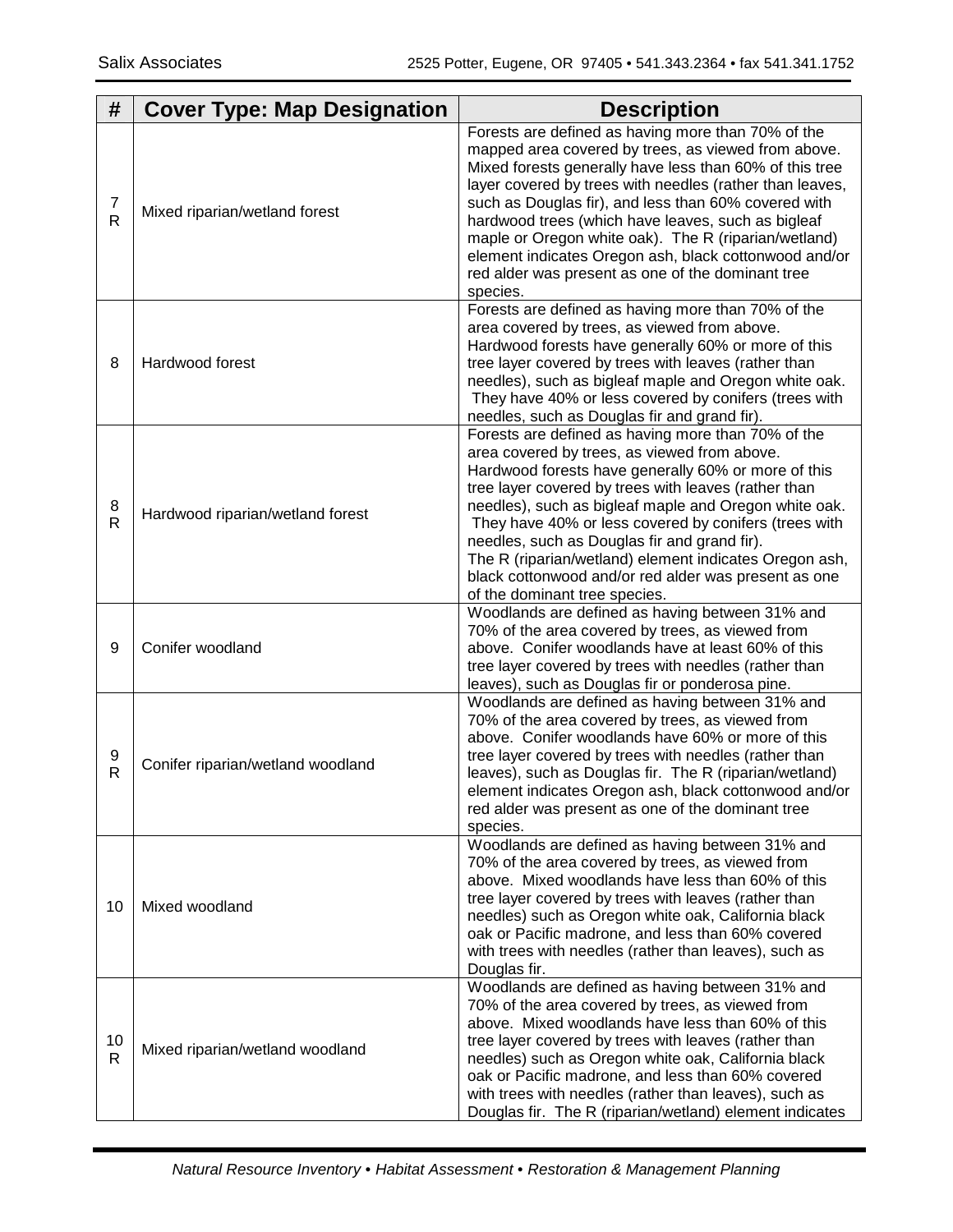| #            | <b>Cover Type: Map Designation</b> | <b>Description</b>                                                                                           |
|--------------|------------------------------------|--------------------------------------------------------------------------------------------------------------|
|              |                                    | Oregon ash, black cottonwood and/or red alder was                                                            |
|              |                                    | present as one of the dominant tree species.<br>Woodlands are defined as having between 31% and              |
|              |                                    | 70% of the area covered by trees, as viewed from                                                             |
|              |                                    | above. Hardwood woodlands have at least 60% of this                                                          |
| 11           | Hardwood woodland                  | tree layer covered by trees with leaves (rather than                                                         |
|              |                                    | needles) such as Oregon white oak, California black                                                          |
|              |                                    | oak or Pacific madrone.                                                                                      |
|              |                                    | Woodlands are defined as having between 31% and                                                              |
|              |                                    | 70% of the area covered by trees, as viewed from<br>above. Hardwood woodlands have at least 60% of this      |
|              |                                    | tree layer covered by trees with leaves (rather than                                                         |
| 11           | Hardwood riparian/wetland woodland | needles) such as Oregon white oak, California black                                                          |
| $\mathsf{R}$ |                                    | oak or Pacific madrone. The R (riparian/wetland)                                                             |
|              |                                    | element indicates Oregon ash, black cottonwood and/or                                                        |
|              |                                    | red alder was present as one of the dominant tree                                                            |
|              |                                    | species.                                                                                                     |
|              |                                    | Savannas are defined as having between 6% and 30%<br>of the area covered by trees, as viewed from above.     |
|              |                                    | "Other savannas" have Douglas fir and/or ponderosa                                                           |
| 12           | Other savanna                      | pine as dominant tree species, sometimes in                                                                  |
|              |                                    | combination with Oregon white oak and/or California                                                          |
|              |                                    | black oak.                                                                                                   |
|              |                                    | Savannas are defined as having between 6% and 30%                                                            |
| 13           | Oak savanna                        | of the area covered by trees, as viewed from above.                                                          |
|              |                                    | Oak savannas have Oregon white oak as the only<br>dominant tree (or possibly California black oak).          |
|              |                                    | Upland shrub areas have over 30% tree cover, and up                                                          |
|              |                                    | to 70% tree cover. In this area, upland shrublands often                                                     |
| 14           | Upland shrub                       | are dominated by Armenian blackberry, and invasive,                                                          |
|              |                                    | exotic species.                                                                                              |
|              |                                    | Wetland shrub areas have over 30% tree cover, and up                                                         |
| 15           | Wetland shrub                      | to 70% tree cover. In this area, wetland shrublands<br>often are dominated by native willows, creek dogwood, |
|              |                                    | or occasionally, Armenian blackberry (an invasive,                                                           |
|              |                                    | exotic species).                                                                                             |
| 17           | Orchards                           | This includes abandoned orchards.                                                                            |
|              |                                    | This category is defined by grassy areas that are heavily                                                    |
| 20           | Short grass                        | grazed or are mowed. Generally, they nearly always                                                           |
|              |                                    | are dominated by non-native species.                                                                         |
|              |                                    | Natural grass areas include areas where either native or                                                     |
| 21           | Natural grass                      | non-native grasses and other non-woody vegetation                                                            |
|              |                                    | predominate.<br>Tall grass areas generally are cultivated grasses, or                                        |
| 22           | Tall grass                         | grass-like vegetation.                                                                                       |
|              |                                    | This category is defined by having less than 30% of the                                                      |
|              |                                    | area covered by shrubs, and less than 5% of the area                                                         |
|              |                                    | covered by trees, as viewed from above. The                                                                  |
| 24           | Rock                               | remaining area is covered by large rock outcrops, balds                                                      |
|              |                                    | (naturally barren areas, but may have sparse                                                                 |
|              |                                    | vegetation) and open rocky areas.                                                                            |
| 26           | Seasonal wetlands                  | Seasonal wetlands generally are dry during the summer<br>and fall.                                           |
|              |                                    | Permanent water areas retain at least some ponded                                                            |
| 27           | Permanent water                    | water throughout the year.                                                                                   |
|              |                                    |                                                                                                              |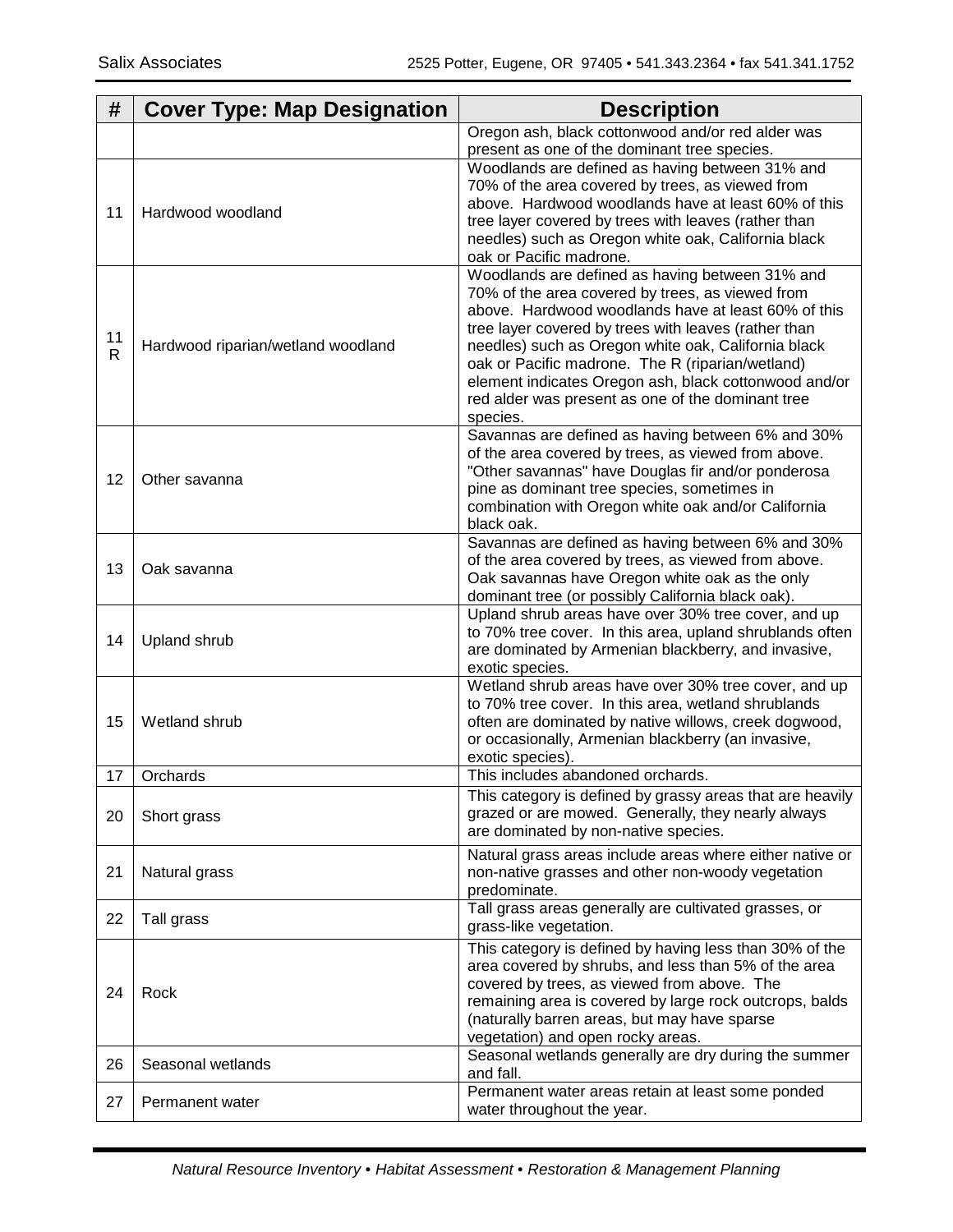| #  | <b>Cover Type: Map Designation</b> | <b>Description</b>                                                                                                                                                                                                                                                                                |
|----|------------------------------------|---------------------------------------------------------------------------------------------------------------------------------------------------------------------------------------------------------------------------------------------------------------------------------------------------|
| 33 | <b>Residential Habitat</b>         | Low density residential development at 4 dwelling units<br>per acre or less. These areas were contained within the<br>original study area, and are mapped as habitat generally<br>because a native tree layer (and occasionally, a shrub<br>or herb layer as well) still provides habitat values. |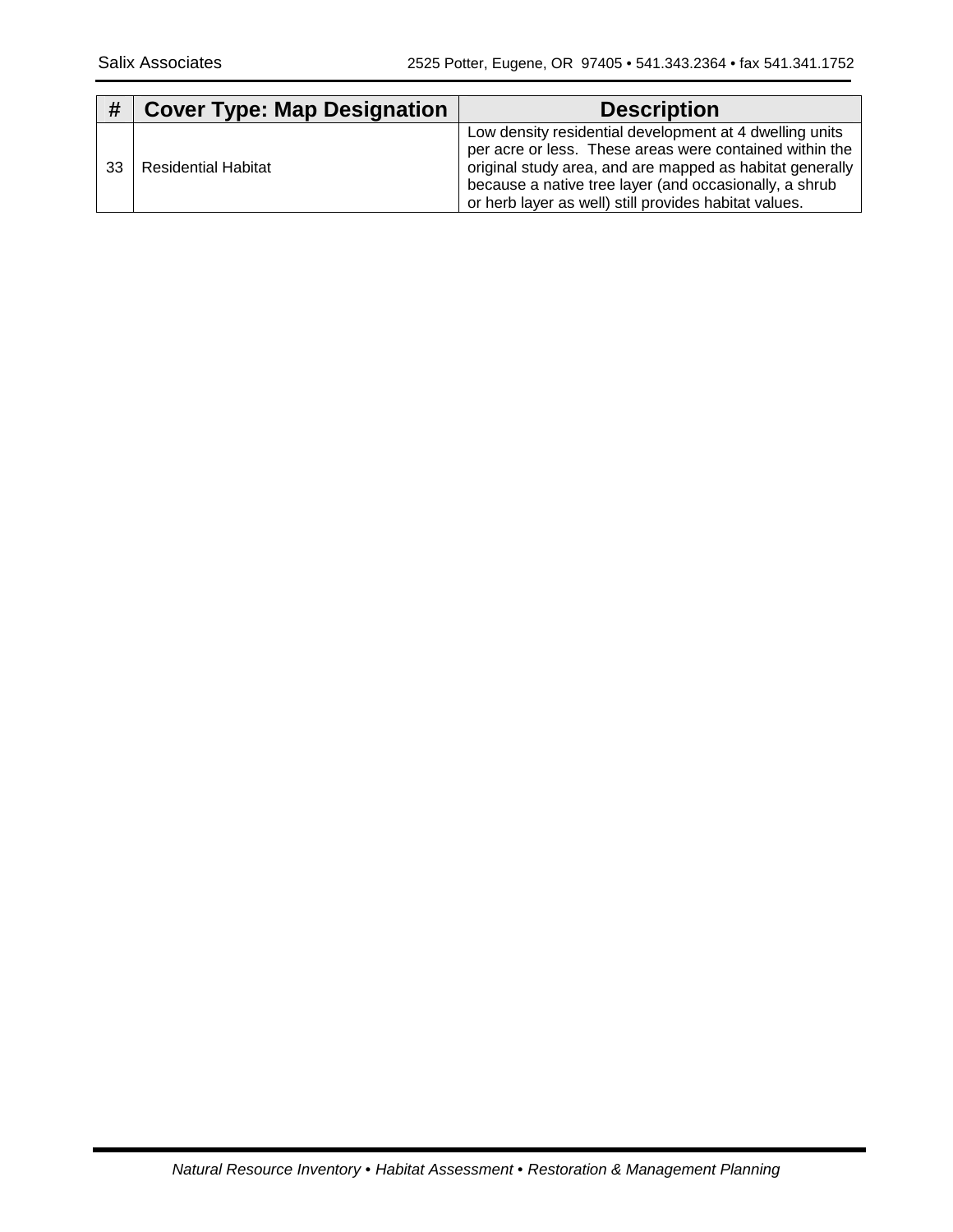## **SRHS Vegetation Mapping Unit Inventory Form: HAU \_\_ / V-Map Unit \_\_**

| HAU #:                                                                                                                                                                                      |         | Observer: |           |          |                                                                                 | Date:                | 2006                                   |          |  |  |
|---------------------------------------------------------------------------------------------------------------------------------------------------------------------------------------------|---------|-----------|-----------|----------|---------------------------------------------------------------------------------|----------------------|----------------------------------------|----------|--|--|
| On-Site                                                                                                                                                                                     |         |           |           |          | Off-Site $\triangleright$ View: $\lfloor Y \rfloor$ N                           | Ref. HAU/VMU:        |                                        |          |  |  |
| <b>Tree layer = &gt;20' tall; Shrub layer = woody 3-20'; Herb layer = all &lt;3', &amp; herbs &gt;3'</b>                                                                                    |         |           |           |          | Cover#:                                                                         |                      |                                        |          |  |  |
| <b>TREE LAYER:</b>                                                                                                                                                                          |         |           |           |          | <b>OBSERVED SPECIES</b>                                                         |                      |                                        |          |  |  |
| $5 - 30$<br>$31 - 70$<br>>70%<br>$< 5\%$<br>Cover class:                                                                                                                                    |         |           |           |          | Dominants (>20%; note average dbh of each):                                     |                      |                                        |          |  |  |
| <b>TOTAL</b>                                                                                                                                                                                |         |           |           |          |                                                                                 |                      |                                        |          |  |  |
| Evergreen                                                                                                                                                                                   |         |           |           |          |                                                                                 |                      |                                        |          |  |  |
| Deciduous                                                                                                                                                                                   |         |           |           |          | Subdominants (5-20%; note average dbh of each):                                 |                      |                                        |          |  |  |
| <b>Native</b>                                                                                                                                                                               |         |           |           |          |                                                                                 |                      |                                        |          |  |  |
| Exotic                                                                                                                                                                                      |         |           |           |          | Invasives:                                                                      |                      |                                        |          |  |  |
| Snags/ac. ≤1.5' dbh                                                                                                                                                                         |         | 0         | $<$ 5     | $\geq 5$ | Snags/ac. ≥1.5' dbh                                                             | 0                    | $<$ 5                                  | $\geq 5$ |  |  |
| <b>SHRUB LAYER:</b>                                                                                                                                                                         |         |           |           |          | <b>OBSERVED SPECIES</b> (include RUBARM >3' here)                               |                      |                                        |          |  |  |
| Cover class:                                                                                                                                                                                | $< 5\%$ | $5 - 30$  | $31 - 70$ | >70%     | Dominants (>20%):                                                               |                      |                                        |          |  |  |
| <b>TOTAL</b>                                                                                                                                                                                |         |           |           |          |                                                                                 |                      |                                        |          |  |  |
| Evergreen                                                                                                                                                                                   |         |           |           |          | Subdominants (5-20%):                                                           |                      |                                        |          |  |  |
| Deciduous                                                                                                                                                                                   |         |           |           |          |                                                                                 |                      |                                        |          |  |  |
| <b>Native</b>                                                                                                                                                                               |         |           |           |          |                                                                                 |                      |                                        |          |  |  |
| Exotic                                                                                                                                                                                      |         |           |           |          | Invasives:                                                                      |                      |                                        |          |  |  |
| <b>HERB LAYER:</b>                                                                                                                                                                          |         |           |           |          | <b>OBSERVED SPECIES</b>                                                         |                      |                                        |          |  |  |
| Cover class:                                                                                                                                                                                | $< 5\%$ | $5 - 30$  | $31 - 70$ | >70%     | Dominants (>20%):                                                               |                      |                                        |          |  |  |
| <b>TOTAL</b>                                                                                                                                                                                |         |           |           |          |                                                                                 |                      |                                        |          |  |  |
| Evergreen                                                                                                                                                                                   |         |           |           |          | Subdominants (5-20%):                                                           |                      |                                        |          |  |  |
| Deciduous                                                                                                                                                                                   |         |           |           |          |                                                                                 |                      |                                        |          |  |  |
| <b>Native</b>                                                                                                                                                                               |         |           |           |          | Rare:                                                                           |                      |                                        |          |  |  |
| Exotic                                                                                                                                                                                      |         |           |           |          | Invasives:                                                                      |                      |                                        |          |  |  |
| Logs/ac. $1'-2'$ dia.<br>$\geq 5$<br>$<$ 5<br>0                                                                                                                                             |         |           |           |          | Logs/ac. $> 2'$ dia.                                                            | $\sim$ 0             | $-$ <5                                 | ≥5       |  |  |
|                                                                                                                                                                                             |         |           |           |          |                                                                                 | $-0 - 20%$           | 21-50%                                 | $>50\%$  |  |  |
| RECENT DISTURBANCE (earthwork, logging, herbicides, grazing, etc.):<br>NOTES: Describe rare habitats, rare species pop. size, habitat quality, scattered large trees, recent activity, etc. |         |           |           |          |                                                                                 |                      |                                        |          |  |  |
| Describe photo point(s):                                                                                                                                                                    |         |           |           |          |                                                                                 |                      |                                        |          |  |  |
|                                                                                                                                                                                             |         |           |           | 9        | Cover Types: Forest ≥70% tree cover; woodland 30 - 69% cover; savanna 5-29%     |                      |                                        |          |  |  |
| 1 Conifer > 0-20 yrs<br>2 Conifer forest 21-40                                                                                                                                              |         |           |           |          | Conifer woodland<br>20 Short grass<br>10 Mixed woodland<br>21 Natural grassland |                      |                                        |          |  |  |
| 3 Conifer forest 41-60                                                                                                                                                                      |         |           |           |          | 11 Hardwood woodland                                                            | 22 Tall grass        |                                        |          |  |  |
| 4 Conifer forest 61-80                                                                                                                                                                      |         |           |           |          | 12 Other savanna                                                                |                      | 24 Rocky areas                         |          |  |  |
| 5 Conifer forest 81-200<br>13 Oak savanna                                                                                                                                                   |         |           |           |          |                                                                                 | 26 Seasonal wetlands |                                        |          |  |  |
| 6 Conifer forest > 200<br>7 Mixed forest<br>15 Wet shrub                                                                                                                                    |         |           |           |          | 14 Dry shrub, tree cover to 70%, valley                                         |                      | 27 Permanent water<br>28 Streams small |          |  |  |
| 8 Hardwood forest                                                                                                                                                                           |         |           |           |          | 17 Orchards, hybrid poplar                                                      |                      | 33 Residential habitat                 |          |  |  |